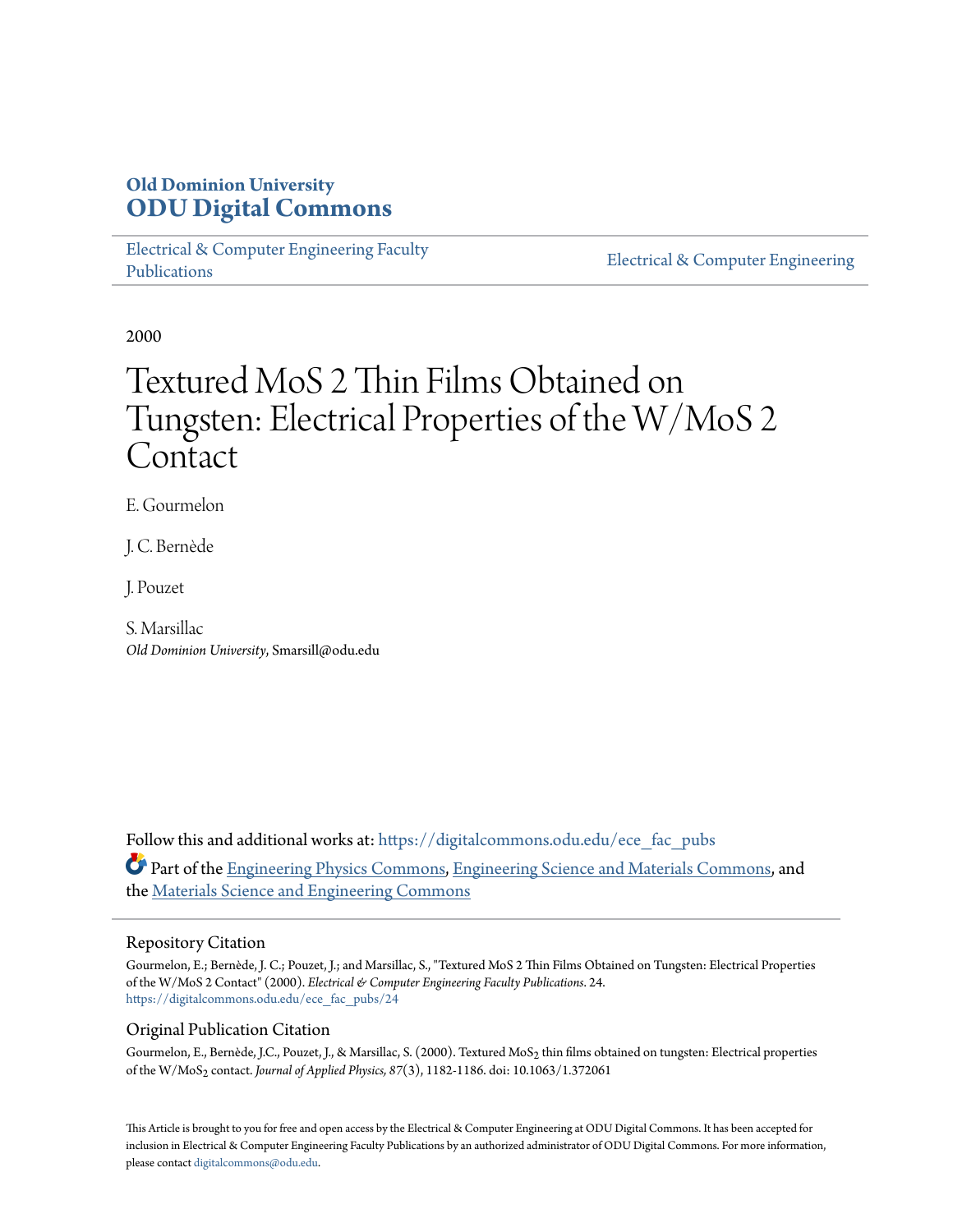



## **Textured MoS 2 thin films obtained on tungsten: Electrical properties of the W/MoS 2 contact**

[E. Gourmelon,](http://scitation.aip.org/search?value1=E.+Gourmelon&option1=author) [J. C. Bernède](http://scitation.aip.org/search?value1=J.+C.+Bern�de&option1=author), [J. Pouzet](http://scitation.aip.org/search?value1=J.+Pouzet&option1=author), and [S. Marsillac](http://scitation.aip.org/search?value1=S.+Marsillac&option1=author)

Citation: [Journal of Applied Physics](http://scitation.aip.org/content/aip/journal/jap?ver=pdfcov) **87**, 1182 (2000); doi: 10.1063/1.372061 View online: <http://dx.doi.org/10.1063/1.372061> View Table of Contents: <http://scitation.aip.org/content/aip/journal/jap/87/3?ver=pdfcov> Published by the [AIP Publishing](http://scitation.aip.org/content/aip?ver=pdfcov)

**Articles you may be interested in**

[Magnetic properties of Eu-Fe thin films](http://scitation.aip.org/content/aip/journal/jap/113/17/10.1063/1.4797622?ver=pdfcov) J. Appl. Phys. **113**, 17E143 (2013); 10.1063/1.4797622

[Grain boundary diffusivity of Ni in Au thin films and the associated degradation in electrical contact resistance](http://scitation.aip.org/content/aip/journal/jap/113/11/10.1063/1.4795768?ver=pdfcov) [due to surface oxide film formation](http://scitation.aip.org/content/aip/journal/jap/113/11/10.1063/1.4795768?ver=pdfcov) J. Appl. Phys. **113**, 114906 (2013); 10.1063/1.4795768

Structural, electrical, and magnetic properties of Mo 1 – x Fe x O 2 ( $x = 0 - 0.05$ ) thin films grown by pulsed [laser ablation](http://scitation.aip.org/content/aip/journal/jap/103/4/10.1063/1.2885143?ver=pdfcov) J. Appl. Phys. **103**, 043712 (2008); 10.1063/1.2885143

Nanocomposite nc - Ti  $C/a$  - C thin films for electrical contact applications J. Appl. Phys. **100**, 054303 (2006); 10.1063/1.2336302

[Composition, residual stress, and structural properties of thin tungsten nitride films deposited by reactive](http://scitation.aip.org/content/aip/journal/jap/88/3/10.1063/1.373827?ver=pdfcov) [magnetron sputtering](http://scitation.aip.org/content/aip/journal/jap/88/3/10.1063/1.373827?ver=pdfcov) J. Appl. Phys. **88**, 1380 (2000); 10.1063/1.373827



 [This article is copyrighted as indicated in the article. Reuse of AIP content is subject to the terms at: http://scitation.aip.org/termsconditions. Downloaded to ] IP: 128.82.253.83 On: Fri, 08 Jan 2016 00:47:09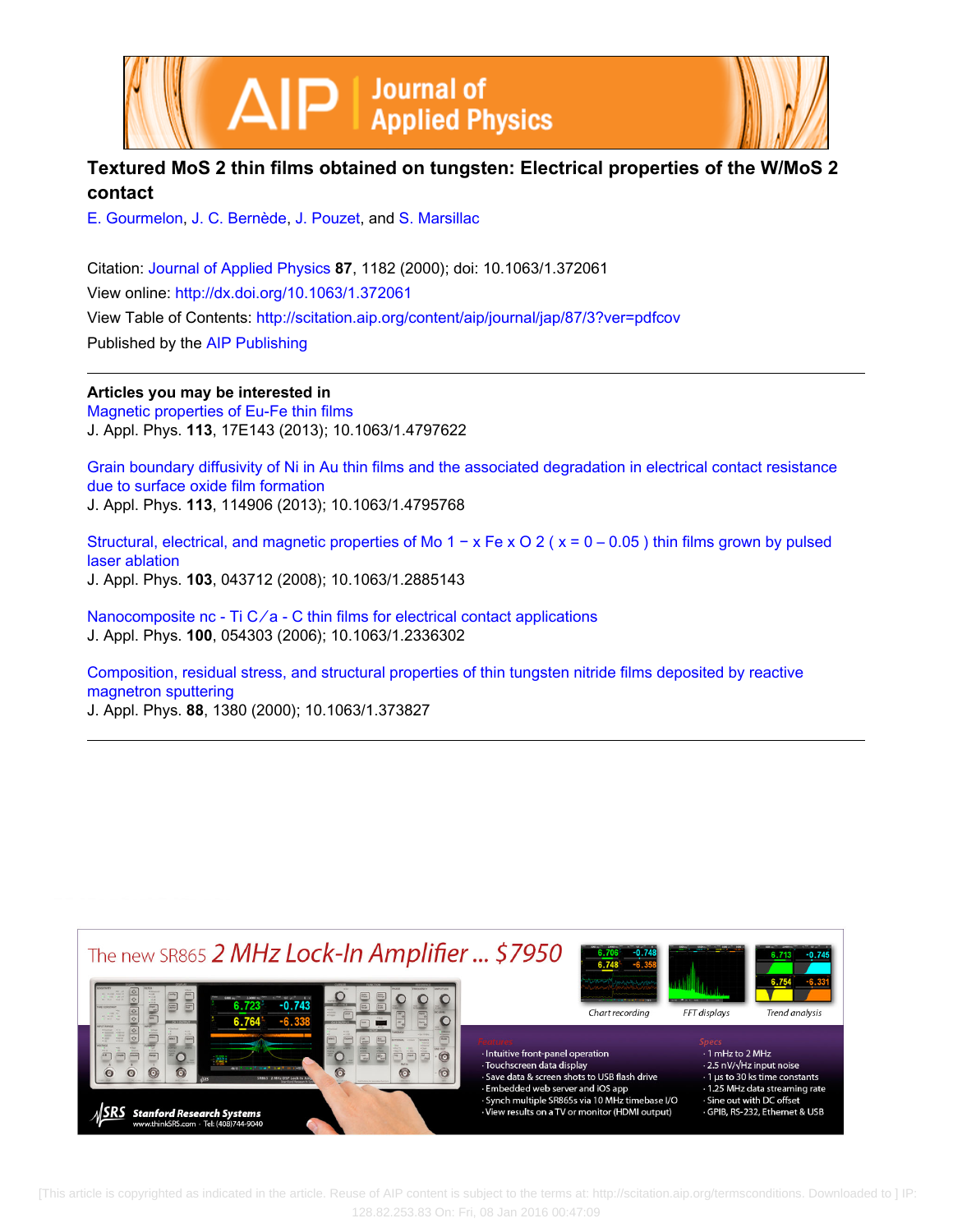# Textured MoS<sub>2</sub> thin films obtained on tungsten: Electrical properties of the W/MoS<sub>2</sub> contact

E. Gourmelon, J. C. Bernède, J. Pouzet, $a^{\text{a}}$  and S. Marsillac *E P S E, Equipe Couches Minces et Mate´riaux Nouveaux, Faculte´ des Sciences et des Techniques, 2 rue de la Houssinie`re, BP 92208, 44322 Nantes Ce´dex 3, France*

(Received 24 November 1998; accepted for publication 26 October 1999)

Textured films of molybdenum disulfide have been obtained by solid state reaction between the constituents in thin films form when a  $(200)$  oriented tungsten sheet is used as substrate. The crystallites have their *c* axis perpendicular to the plane of the substrate. The annealing conditions are  $T=1073$  K and  $t=30$  min. The films are stoichoimetric and *p* type. Such highly textured films are achieved without foreign atom addition  $(Ni, Co...)$ . It appears, as shown by x-ray photoelectron spectroscopy, that a thin  $WS_2$  layer is present at the interface  $W/MoS_2$ . The crystallization process is discussed by a van der Waals texturation (pseudoepitaxy) onto dangling bond sulfur terminated surfaces, these surfaces being ordered. After characterization of the  $W/MoS<sub>2</sub>$  structure by x-ray diffraction and x-ray photoelectron spectroscopy, an upper electrode of tungsten was deposited by sputtering. The electrical properties of these  $W/MoS<sub>2</sub>/W$  structures have been investigated by analyzing the behavior of the current–voltage characteristics as a function of the measuring temperature. It is shown that an ohmic contact is obtained with a contact resistance smaller than the resistance of the MoS<sub>2</sub> film.  $\degree$  2000 American Institute of Physics. [S0021-8979(00)08103-2]

#### **I. INTRODUCTION**

Considerable interest has currently been shown in layered metal dichalcogenide compounds such as  $WSe<sub>2</sub>$ ,  $WS<sub>2</sub>$ , and  $MoS_2$ ,<sup>1</sup> which can serve as the absorber in solar cells.<sup>2</sup> Conversion efficiencies in excess of 17% may be obtained with  $WSe<sub>2</sub>$  single crystals, for example,<sup>3</sup> and for economic reasons these materials have been prepared as thin films<sup>4</sup> but they exhibited disappointing performances. However it has been reported that  $WS_2$  films, having their basal  $(002)$  planes parallel to the substrate, can be obtained after annealing at high temperature  $(\geq 1073 \text{ K})$  when the substrate is covered with a thin Ni layer. Such films have been obtained by annealing either  $WO_3$  films under an  $H_2S$  atmosphere<sup>5</sup> or amorphous  $WS_{3+x}$  films in flowing argon<sup>6</sup> or in flowing argon<sup>7</sup> with 5% H2S, multilayered Mo/S/Mo...Mo/S structures in flowing argon.<sup>8–10</sup> However it has been shown by x-ray photoelectron spectroscopy depth profiles that, in such films, Ni diffuses through the thickness of the films and that 1% of Ni is visible at the surface of the films. $9$  As a consequence, different Ni phases have been in evidence such as  $Ni<sub>3</sub>S<sub>2</sub>$  $(Ref. 8)$  and NiW.<sup>7</sup> The presence of such more or less conductive heterogeneities in the films probably will induce strong damage to the sandwich structure of future solar cells by the occurrence of short circuit effect of the  $MoS<sub>2</sub>$  absorbing layer. Moreover, if the presence of the thin Ni layer allows the achievement of textured films, it induces also the growth of broad crystallites randomly distributed in the films.<sup>8</sup> Therefore the use of another process to achieve photoconductive films appeared necessary. This article reports results on textured photoactive  $MoS<sub>2</sub>$  films obtained by a simple conventional evaporation process without any additive atoms such as nickel, which has a negative effect for photovoltaic applications.

In Sec. II we describe the preparation conditions of the films and the characterization techniques used. Section III is related to experimental results. In Sec. IV the results are discussed on the conception of ''van der Waals texturation.''

#### **II. EXPERIMENT**

#### **A. Film preparation**

The depositions were done in a vacuum of  $10^{-4}$  Pa. The Mo and S layers were sequentially deposited by sputtering and evaporation, respectively. Mo and S had a purity of 99.99% and 99.999%, respectively. The deposition rates were 3 nm/s for Mo and 10 nm/s for S, and the film thicknesses were measured *in situ* by two specific quartz monitors. The thickness of each layer was calculated to achieve the atomic ratio  $Mo/S = 1/3$  and varied from 8 to 150 nm. The number of layers Mo/S/Mo.../Mo/S varied from five to nine for each component. A last sulphur layer (200 nm) was evaporated to protect the metal film from oxidation during transfer from the deposition apparatus to the oven for the annealing treatment. The sulphur excess was eliminated during annealing. The  $MoS<sub>2</sub>$  films were synthesized by the solid state reaction, induced by annealing, between the constituents in thin film form. The multilayer structures were introduced into a silica tube, placed in an oven with the samples. Before annealing, the silica tube was evacuated and the oven was heated at 373 K for 1/2 h. Then, argon was flowed trough the silica tube  $(40 \n $\ell/h$ )$  and the samples heated. The heating temperature was 1073 K and the annealing time was 1/2 h.

 [This article is copyrighted as indicated in the article. Reuse of AIP content is subject to the terms at: http://scitation.aip.org/termsconditions. Downloaded to ] IP: 128.82.253.83 On: Fri, 08 Jan 2016 00:47:09

a)Author to whom correspondence should be addressed; electronic mail: jean.pouzet@physique.univ-nantes.fr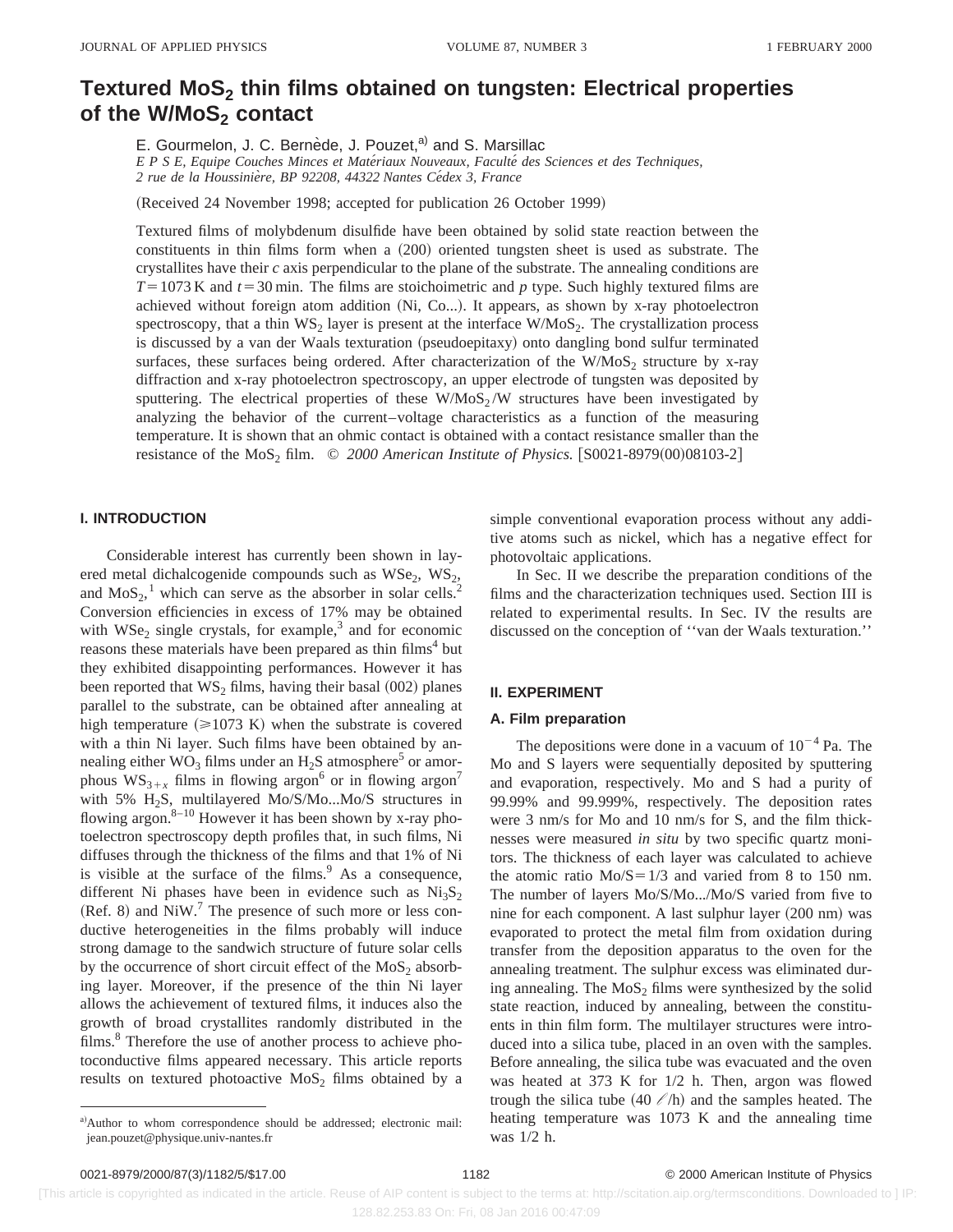

FIG. 1. Scheme of the three-point measurement of contact resistivity.

#### **B. Thin film characterization**

The structure of the films was examined using an x-ray goniometer. The preferential orientation of the crystallites was deduced from the x-ray diffraction patterns. The grain size was estimated from the full width at half maximum of the diffraction peaks and given directly by the graphics program EVA used by the diffractometer.<sup>11</sup> The preferential orientation of the crystallites  $F(00\ell)$  was calculated from the x-ray diffraction patterns. The degree of preferred (00*l* ) type orientation, i.e., the crystallites with the *c* axis perpendicular to the plane of the substrate was calculated from:

$$
F(00\ell) = \sum_{hk\ell} \frac{I(00\ell)}{I_0(00\ell)} / \sum_{hk\ell} \frac{I(hk\ell)}{I_0(hk\ell)},
$$
(1)

where  $I(hk\ell)$  is the intensity of the  $(hk\ell)$  peak of MoS<sub>2</sub> thin films and  $I_0(hk\ell)$  is the intensity of the  $(hk\ell)$  line of a randomly oriented powder sample according to JCPDS data. The quantitative x-ray photoelectron spectroscopy (XPS) studies were based on the determination of the Mo 3*d* and S 2p peak areas with sensivity factors of 2.5 and 0.125, respectively, as given by the manufacturer, Leybold. The  $MoS<sub>2</sub>$ depth profiling was determined by recording successive XPS spectra obtained after ion etching for short periods. Using an ion gun, etching was accomplished at pressures of less than  $5 \times 10^{-4}$  Pa with a 10 mA emission current and 5 kV beam energy. The  $Ar^+$  ion beam was rastered over the entire sample surface. At the surface of the films there is a carbon– carbon bond corresponding to surface contamination. In the apparatus used, this C–C bond has a well defined position at 284.6 eV and the carbon peak was used as a reference.

For the electrical characterization upper electrodes of tungsten were deposited by sputtering onto the  $MoS<sub>2</sub>$  films. The tungsten deposits were 300 nm thick for an area of about 5 mm<sup>2</sup> and spaced 1 mm. Contact resistance was measured by the three-point technique<sup>12</sup> shown in Fig. 1. Contact 3, connected to a high impedance  $(>300 \text{ T}\Omega)$  voltmeter, draws negligible current and thus the voltage drop across this contact is also negligible. Contact 3 senses the potential just inside the semiconductor. Variation of the current through contacts 1 (and 2) and 4 yields the  $J-V$  characteristic of contacts 1 and 2 and the contact resistivity. The specific contact resistivity is defined by



FIG. 2. XRD diagram of a  $MoS<sub>2</sub>$  film grown on a randomly oriented tungsten sheet at  $T = 1073$  K for  $t = 30$  min (thickness of the film: 500 nm).

$$
\rho_c = \left(\frac{\partial J}{\partial V}\right)_{V=0}^{-1} = (A_c R_c) \quad (\Omega \text{ cm}^2),\tag{2}
$$

where  $A_c$  is the contact area and  $R_c$  the contact resistance.

#### **III. EXPERIMENTAL RESULTS**

The objective of this work is to obtain textured  $MoS<sub>2</sub>$ films without the help of additive atoms such as Ni. For a first study we have used two kinds of tungsten substrates, randomly oriented sheets and sheets oriented with the  $(200)$ plane parallel to the substrate, in order to show the influence of the orientation of tungsten on the texture and the crystal structure of the  $MoS<sub>2</sub>$  films. Figures 2 and 3 report results for  $MoS<sub>2</sub>$  films obtained in the same run. It can be seen that, after annealing at  $T=1073$  K for 30 min, the MoS<sub>2</sub> films obtained on a randomly oriented tungsten sheet  $(Fig. 2)$  are very badly crystallized. When a tungsten sheet (200) oriented is used, far better results are obtained (Fig. 3). In that case, the  $MoS_2$  films are not only crystallized in the  $2H-MoS_2$ structure, but the (00 $\ell$ ) peaks are predominant. The preferential orientation factor  $F(00\ell)$  varies from 0.8 to 1. So the results described below concern only the films obtained on tungsten sheets  $(200)$  oriented.

The atomic composition of the  $MoS<sub>2</sub>$  films has been measured by microprobe analysis. Before annealing, 75 at %



FIG. 3. XRD diagram of a  $MoS<sub>2</sub>$  film grown on a tungsten sheet (200) oriented at  $T=1073$  K for  $t=30$  min (thickness of the film: 500 nm).

[This article is copyrighted as indicated in the article. Reuse of AIP content is subject to the terms at: http://scitation.aip.org/termsconditions. Downloaded to ] IP: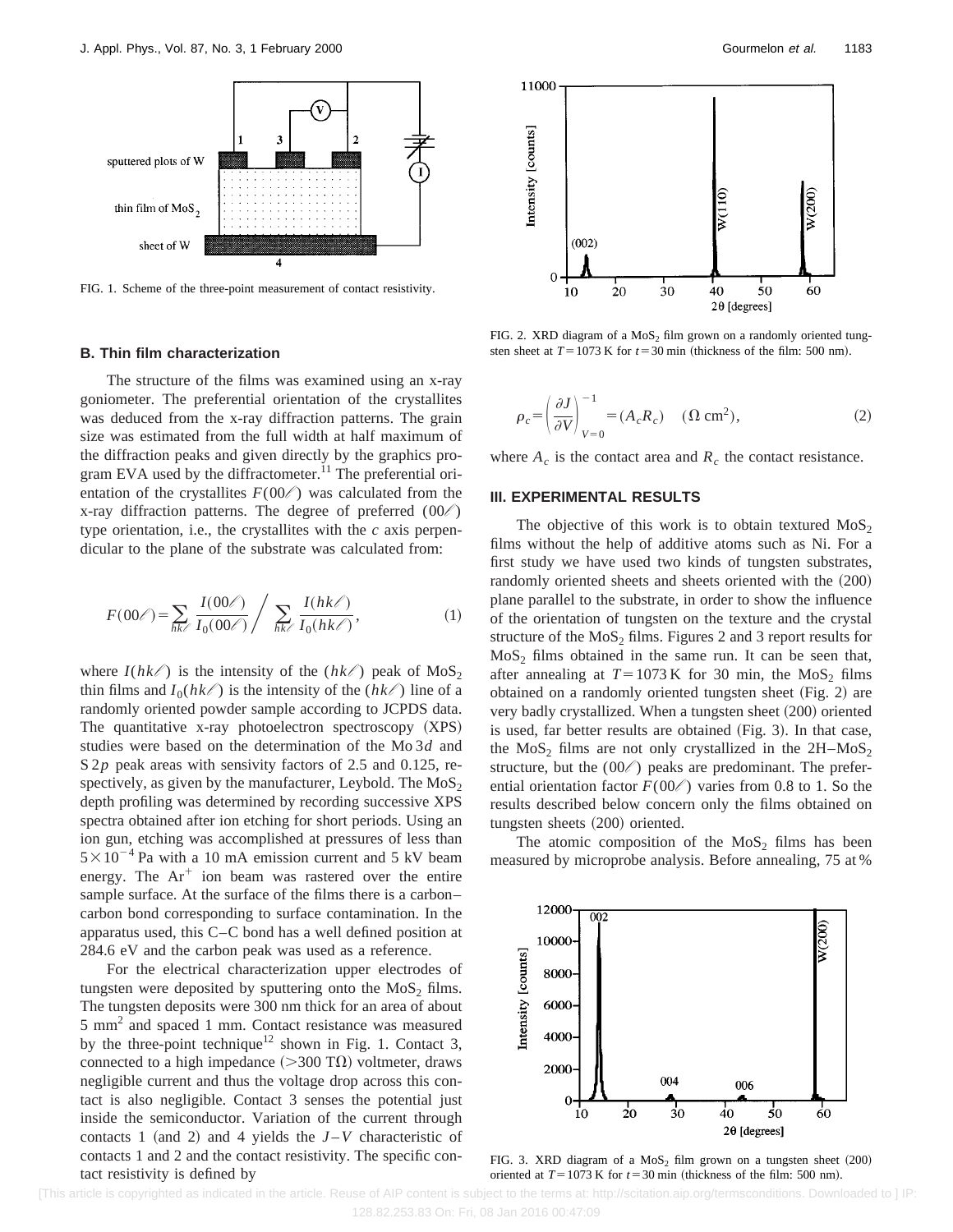

FIG. 4. XPS depth profiling of a  $MoS<sub>2</sub>$  film obtained on a tungsten sheet  $(200)$  oriented by annealing at 1073 K for 30 min (thickness of the film: 500 nm!.

of sulfur were present. After annealing the films were stoichiometric (66 at  $\% \leq S \leq 67$  at %). The stoichiometry and the contamination of the films have been checked by XPS. It was established that the films were stoichiometric and the absence of bulk contamination by oxygen and carbon was verified during XPS depth profiling. On the surface, binding energy of the C  $1s$  peak  $(284.4 \text{ eV})$  matched the reference binding energy of the spectrometer used. The binding energies of the S 2p and Mo  $3d_{5/2}$  core levels in the films are 162.24 and 229.34 eV, respectively, identical to the values observed in the reference powder, which confirms that the bond offset is negligible. Depth profiling of  $MoS<sub>2</sub>$  is reported in Fig. 4. It is well known that the sputtering yield of sulphur is higher than that of molybdenum. Therefore, after etching, the relative sulfur concentration decreases. However, as usual in the case of sputtering, after a rapid decrease during the first etchings, the sulphur concentration decreases very slowly. It could be seen that, at the W/Mo interface, while Mo disappears rapidly when W appears, the evolution of the S concentration is not strongly modified by the crossing of the Mo/W interface. It can be concluded that at the  $MoS_2/W$  interface, some  $WS_2$  has grown. Therefore the sulfur excess has partly diffused into the W substrate.

After this characterization, upper electrodes of tungsten were deposited by sputtering onto the  $MoS<sub>2</sub>$  film in order to study the electrical properties of the  $W/MoS_2$  contact. A



FIG. 6.  $J-V$  characteristics of the W/MoS<sub>2</sub>/W structure as a function of the temperature.

small contact resistance between the metallic film and the photoabsorbant material is necessary for the fabrication of a solar cell. The contact resistance adds a serial resistance which diminishes the performance of the solar cell. A value less than 0.2  $\Omega$  cm<sup>2</sup> is necessary for the contact resistance.<sup>12</sup> Figure 5 shows that the  $J-V$  characteristic at room temperature is linear, so the contact is ohmic. The value of the resistivity  $\rho$  through the MoS<sub>2</sub> film is about 7  $\Omega$  cm<sup>2</sup>. The value of the contact resistivity  $\rho_c$  is on the order of 0.06  $\Omega$  cm<sup>2</sup>. One can assume that there is a potential drop through the  $MoS<sub>2</sub>$  due to the spreading resistance beneath the contact. In that case  $\rho_c$  would be the addition of the contact resistivity and the spreading resistivity. In any case we have  $\rho_c$  $\leq 0.06 \Omega \text{ cm}^2 \leq 0.2 \Omega \text{ cm}^2$ . Figure 6 shows the temperature dependence of the  $J-V$  characteristics which are linear whatever the temperature is. The strong increase of the conductivity with the temperature proves the semiconducting behavior of the  $MoS_2$  film in the  $W/MoS_2/W$  structure.

The variation of the contact resistivity  $\rho_c$  with temperature has been analyzed on the basis of thermoionic emission above the potential barrier  $(Fig. 7)$  such as

$$
\rho_c = \frac{k}{qA \cdot T} \exp\left(\frac{q \phi_b}{kT}\right). \tag{3}
$$

From Fig. 7 one can deduce a barrier height of about 120 meV, which is a typical value obtained in  $MoS<sub>2</sub>$  films.<sup>9</sup> One









 [This article is copyrighted as indicated in the article. Reuse of AIP content is subject to the terms at: http://scitation.aip.org/termsconditions. Downloaded to ] IP: 128.82.253.83 On: Fri, 08 Jan 2016 00:47:09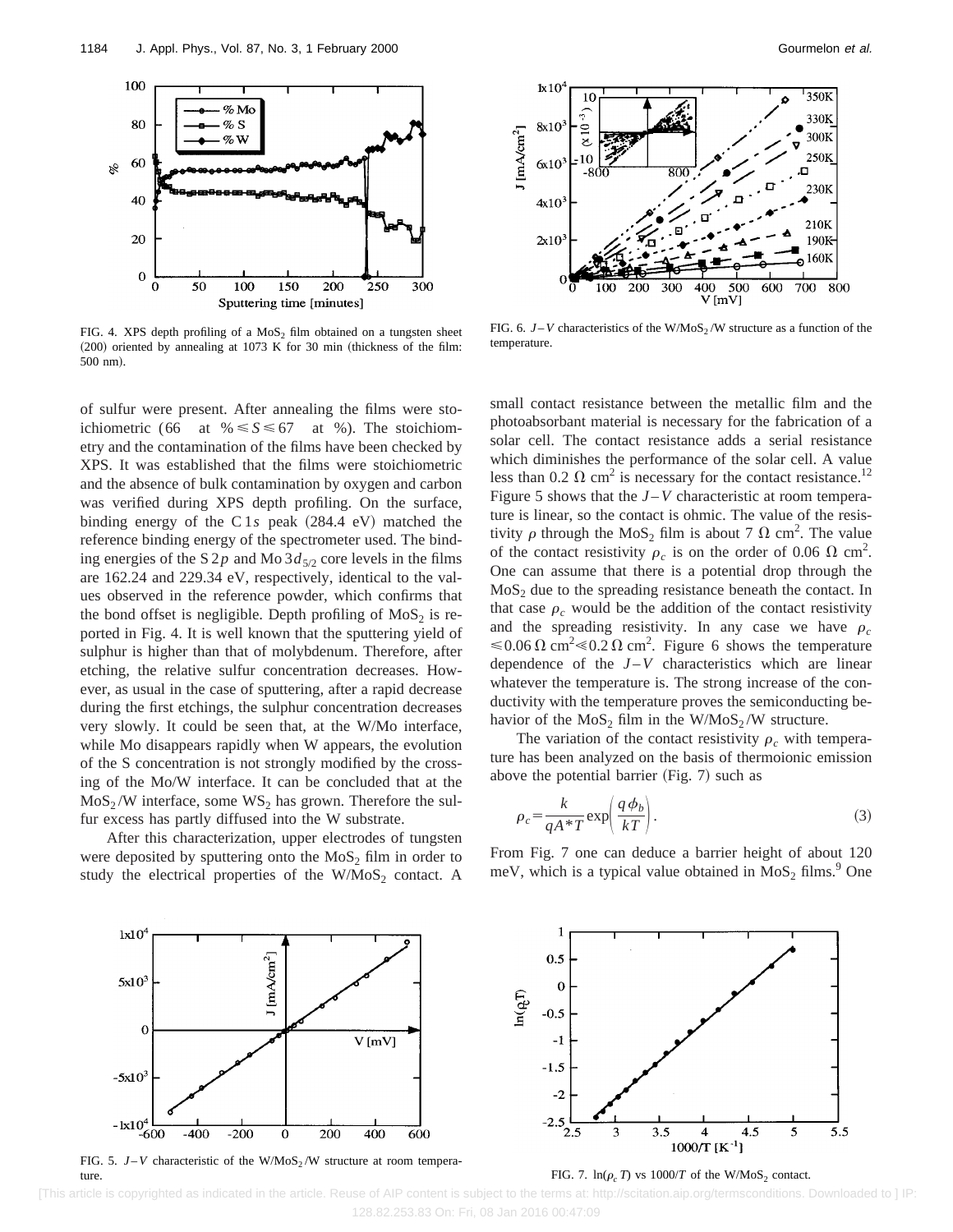

FIG. 8. Schemes for different interconnected interfaces: (a) covalent bonds, (b) van der Waals surfaces, (c) satured surface connected with van der Waals surface.

can conclude that the contact resistance between the W and the  $MoS<sub>2</sub>$  film is sufficiently small to avoid the trapping of the carriers and that the resistance of the film predominates.

#### **IV. DISCUSSION**

We have shown that textured films can be obtained without adatoms such as Ni, Co,... and, in that case, the crystalline state of the substrate is determined. The substrate's influence is usual in the case of epitaxial deposition. Therefore by analogy, even if in the present work we have not epitaxial but only textured films, we will discuss the results with the help of epitaxial growth.

It is well known that, in the case of covalent semiconducting materials, the lattice matching condition is especially severe. This comes from the fact that dangling bonds on the surface of the substrate should be connected to atoms of the growing layer, which is not easy in the case of lattice misfit since the length and the angle of the covalent bonds cannot be changed easily. The strong bonds formed between the dangling bonds of the substrate and the growning film introduce distortions and nucleate dislocations in the overlayer when the lattice matching condition is not satisfied [Fig.  $8(a)$ ].

There are, however, materials having no dangling bonds on their cleaved faces.  $MoS<sub>2</sub>$  is a material which crystallizes in a layered structure. In such material, strongly bonded twodimensional S–Mo–S sandwiches are loosely coupled to each other by weak van der Waals bonds. These van der Waals planes are inert chemically without dangling bonds. The epitaxial growth on such surfaces of another lamellar compound proceeds with van der Waals strength and has been called van der Waals epitaxy [Fig. 8(b)]. $13-15$  In this case, the lattice matching condition has been found to be relaxed drastically. Thin films with their own lattice constant can be grown by van der Waals epitaxy even under the existence of lattice mismatch as large as 50%.

Moreover it has been shown that van der Waals epitaxy can occur on dangling-bond terminated surfaces.<sup>13</sup> Usually dangling bonds on a surface prevent good heteroepitaxial growth of layered material on it. However, van der Waals epitaxy becomes possible if regular termination of the surface dangling bonds is accomplished [Fig. 8 $(c)$ ] and if it is kept stable at the temperature required for the epitaxial growth. It has been shown in the case of GaAs that treated surface sulfide allows van der Waals epitaxy since, at the surface, dangling bonds are terminated with sulphur atoms.<sup>14,15</sup> Such epitaxial growth of MoSe<sub>2</sub> on  $(NH_4)_2S_x$ treated GaAs $(111)$  surfaces has been tried successfully.<sup>1</sup> Other authors<sup>16</sup> have shown that copper, silver, and gold films were found to grow epitaxially on  $WS_2$ . Here also sulfur appears to play a decisive role since it is present in the first metal layers.

In the present work, since the substrate is not a single crystal but only textured, only textured grown films could be obtained. However the analogy, with the quasi-van der Waals epitaxy described above, is clear and we call the present process quasi-van der Waals texturation. As in the cases described above, quasi-van der Waals texturation becomes possible by terminating surface dangling bonds with some sulphur excess in the upper layer. We have shown that sulphur diffuses through the surface of the tungsten sheet. Since the tungsten is highly reactive with sulphur, the dangling bonds of the real surface of the substrates will be satured by suphur atoms. The  $MoS<sub>2</sub>$  and the  $WS<sub>2</sub>$ , being lamellar compounds, can grow epitaxially on a dangling-bond terminated surface. Therefore after the diffusion of sulphur in tungsten, some  $WS_2$  forms while the real surface of tungsten is passivated by sulphur. When the local microscopic crystallites in tungsten are oriented, van der Waals epitaxy is possible, which macroscopically induces the growth of textured films: first the  $WS_2$  interfacial film then, by van der Waals epitaxy, the  $MoS<sub>2</sub>$  film.

However, epitaxy is obtained on a heated substrate during the deposition process while, in the present work, crystallization takes place during the annealing process. It has been shown<sup>8,17</sup> that the van der Waals surface allows a second crystallization<sup>18</sup> which may induce the growth of textured films. It has been shown that, by analogy with graphite, $17$  the presence of nickel allows high quality textured films during the second step of the crystallization process. In the present work, it appears that nickel is not necessary when the oriented W substrate is used: a van der Waals